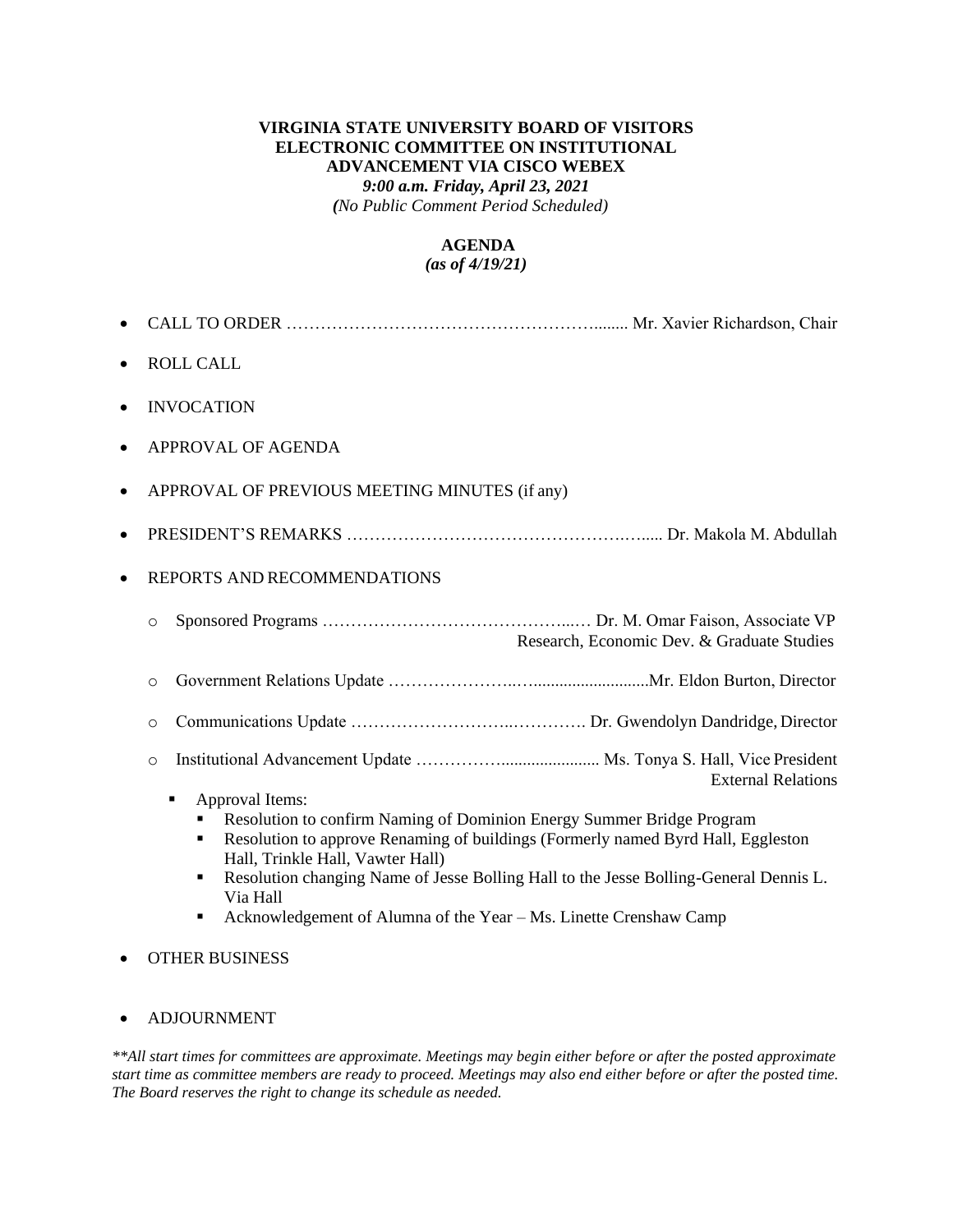# **VIRGINIA STATE UNIVERSITY BOARD OF VISITORS** ELECTRONIC INSTITUTIONAL ADVANCEMENT (IA) COMMITTEE **MEETING MINUTES Friday, April 23, 2021**

## **CALL TO ORDER**

Mr. Xavier Richardson, Chair, called the meeting of the Institutional Advancement Committee to order at approximately 9:00 a.m. The meeting was conducted by Cisco WebEx.

# **ROLL CALL**

Ž

A quorum was present.

**Committee Members Present:** Mr. Xavier Richardson, Chair Dr. Valerie Brown Ms. Thursa Crittenden Ms. Pamela Currey Dr. Christine Darden (absent) Ms. Shavonne Gordon Mr. Mr. Glenn Sessoms Mr. Huron Winstead, Rector (ex-officio) Ms. Brenda Stith-Finch, Chair, VSU Foundation

**Administration Present:** Makola M. Abdullah, Ph.D., President Dr. Donald Palm, Senior Vice President/Provost Kevin Davenport, Vice President, Finance/Administration/CFO Tonya Hall, Vice President, External Relations Dr. Omar Faison, Associate Vice President, Research & Economic Dev/Dean, Graduate Studies Eldon Burton, Director, Government Relations Dr. Gwendolyn Dandridge, Interim Director, Communications Dr. Annie C. Redd, Special Asst. to President/Board Liaison

**Legal Counsel Present:** Deborah Love, Senior Assistant Attorney General, Chief, Education Section

**Others Present:** Pastor Jasmyn Graham, Director, Campus Ministries Yourdonus James, Director, Conference Center Travis **Edmonds, Technology Services** Tazjia Harris-Paiva, Institutional Advancement

## **INVOCATION**

Mr. Richardson invited Pastor Jasmyn Graham, Director of Campus Ministries, to offer the invocation.

### **APPROVAL OF AGENDA**

The agenda was approved by roll call vote.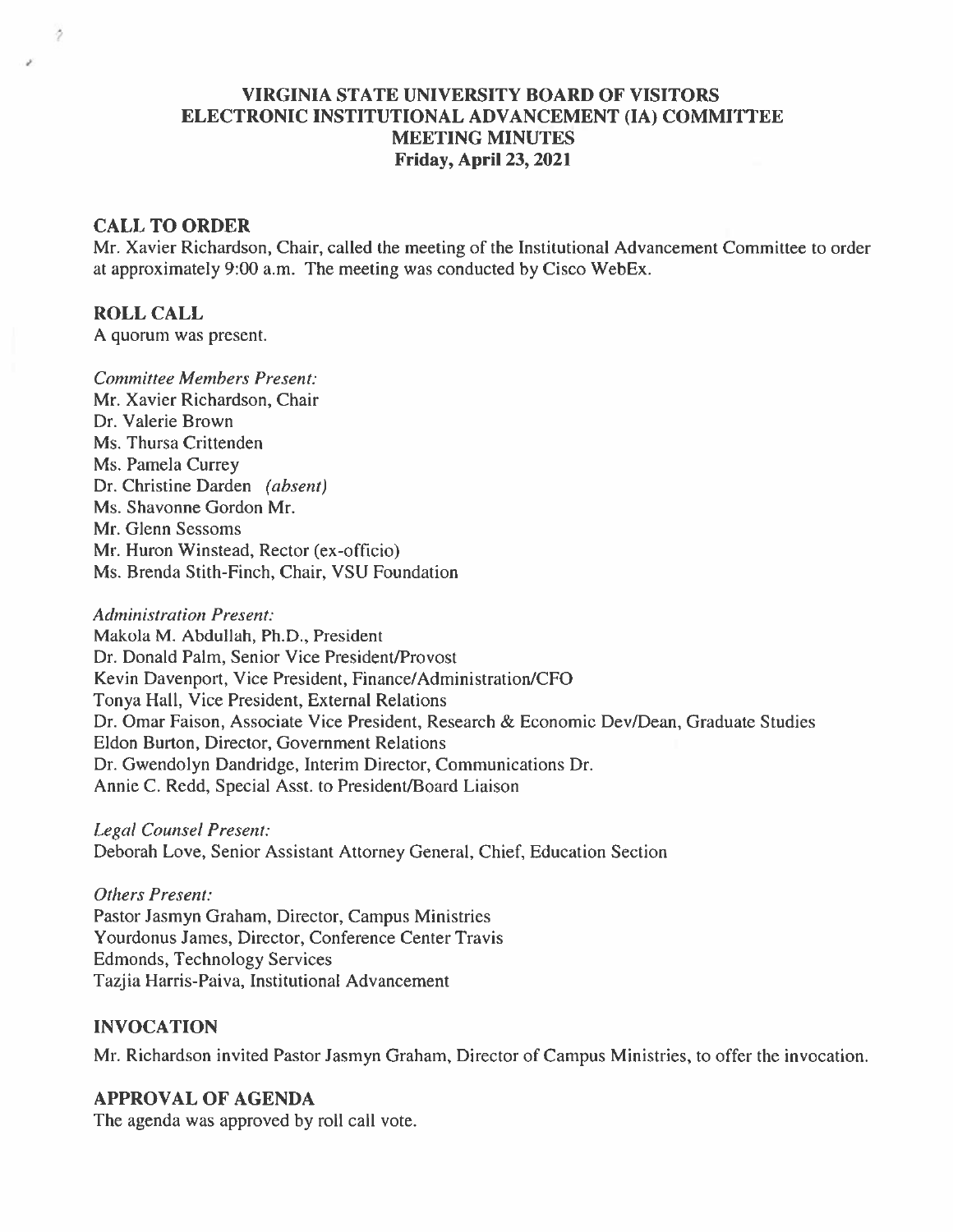## **APPROVAL OF PREVIOUS MEETING MINUTES**

The Committee approved the agenda from the February 4<sup>th</sup> meeting by roll call vote.

## PRESIDENT'S REMARKS

President Abdullah thanked the Board for coming and for the work they do. He expressed excitement about the work that Ms. Tonya Hall, new VP for External Relations is doing and the way that she's really got a team to work together to advance the mission of the institution.

# **REPORTS AND RECOMMENDATIONS**

#### **Sponsored Programs**

Dr. Omar Faison, Associate Vice President for Research, Economic Development, presented research updates from the Office of Sponsored Research. He shared that proposal submissions in the 3rd quarter (through the end of March) of FY 2021 continue to outpace prior years, with 84 proposals submitted worth \$44.37 million. Consistent with our increased level of proposal activity, the number of grants in the portfolio has grown to 93. Grants-related expenditures (\$17.39 million) continue to trail the prior two years. However, indirect costs--funds reallocated back to the University--recovered have reached a new peak at \$641,000.

## **Government Relations Update**

Mr. Eldon Burton, Director of Government Relations presented updates on the University's activities at the state and federal levels. The Virginia General Assembly wrapped up its legislative session on March 1, with budget amendments allocating more money to public higher education institutions. All of the unallotted funding for Agency 212 and 234 were restored with an additional \$34 million for HVAC upgrades campus-wide. The Higher Education Unified Budget Amendment allocated \$60 million for fiscal year (FY) 2021 and \$73.5 million for FY 2022 to Virginia's public universities for operational support to enhance financial aid or address the impacts of the COVID-19 pandemic. Under this amendment, Virginia State University will be allocated \$1.7 million to maintain affordable access in FY 2021 and FY 2022, \$6.1 million for undergraduate financial aid, and \$2.2 million to help with unavoidable cost increases and required spending (one-time funds).

The General Assembly also passed a budget that would allow up to a 5% salary increase on June 10, 2021, for state employees and adjunct faculty and budget language allowing VSU to have access to the US Department of Education's HBCU Capital Financing program. The VA General Assembly approved legislative bills that will impact higher education as well. One bill, sponsored by Delegate Aird, prohibits colleges from asking applicants on an application if he or she has a criminal history, an effort known as "banning the box." According to Sec. Bradford's testimony before the Senate, there are 70 million people in the country with a criminal history, and two-thirds of them will not complete an application if there is a question regarding criminal history.

HB 2120, sponsored by Delegate Keam, requires universities to publish the names of their board members, the dates of upcoming meetings, instructions for accessing those meetings, and an archive of the agendas. It also requires board members to post a single email address or an email address for each member in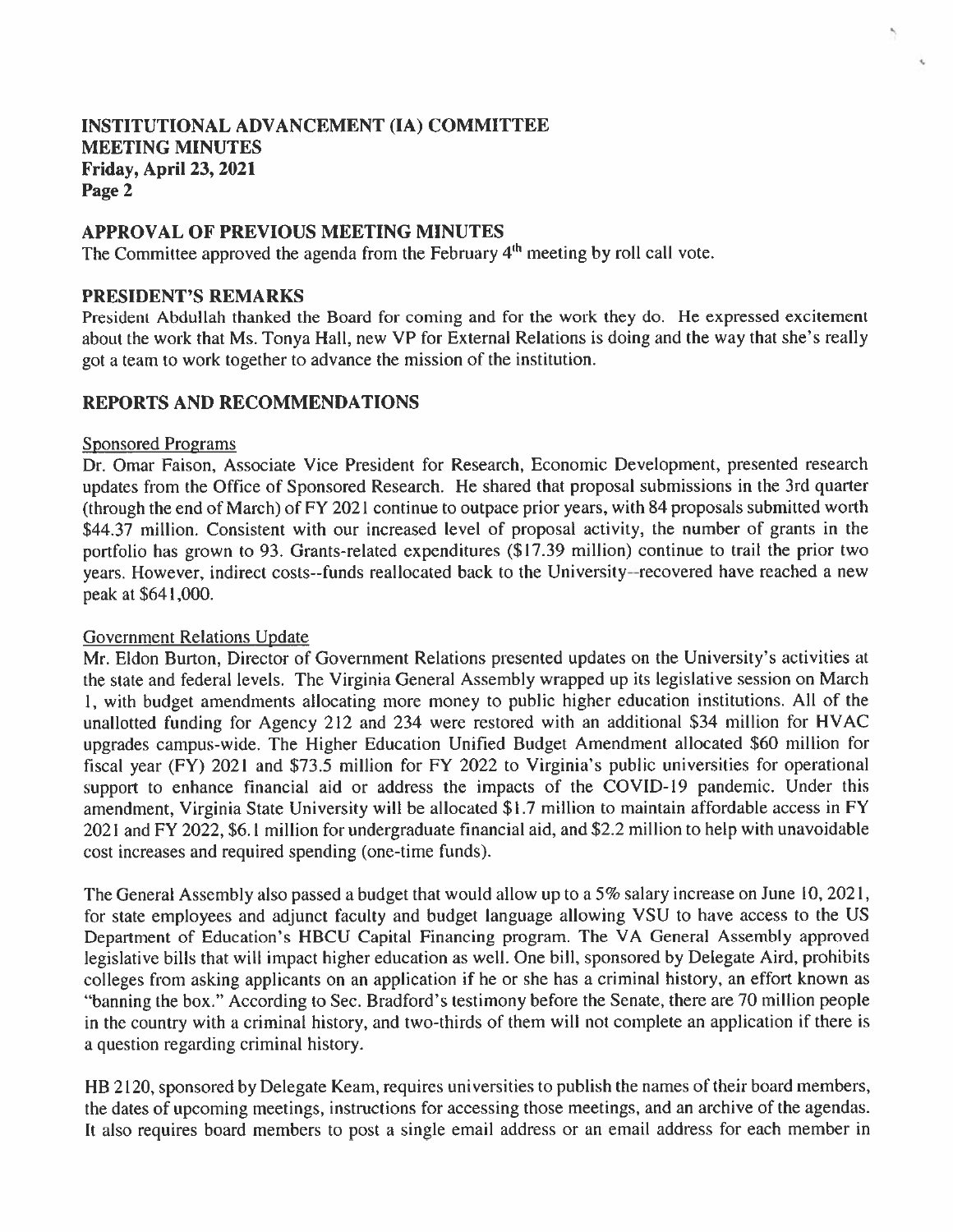which the public can submit comments. Other approved bills include allowing undocumented immigrants to receive financial aid at Virginia colleges and tuition-free community colleges for low, middle-income students.

On the federal level, VSU is closely monitoring the status of the American Rescue Plan Act of 2021 which provides additional relief to address the continued impact of COVID-19 (i.e., coronavirus disease 2019) on the economy, public health, state and local governments, individuals, and businesses. The VSU Community Project Funding VSU Public Health Institute (VSU PHI) has enabled VSU to be a frontrunner in establishing programs that the federal government suggested to states and communities. The VSU PHI and the vaccination clinic at the VSU Multipurpose Center collaborated to deliver vaccinations to surrounding communities and the elderly population. President Abdullah continues to meet with legislators to galvanize community relations and additional resources.

Not long following the Governor's veto session, candidates running for Governor had to start campaigning for the primary elections. VSU was selected as a site for Virginia's first gubernatorial debate of the year. Five candidates met on stage in Anderson Auditorium with CBS 6's Bill Fitzgerald as the moderator. The winners of the debate were our students who could engage and speak with candidates following the debate. Mass Communication students also captured behind the scene interviews with Dr. Wes Bellamy and each candidate.

# **Communications Update**

Dr. Gwendolyn Dandridge presented updates on the VSU positive media and community interactions. VSU remains consistent with telling our story through local, regional and national news headlines. We have seen tremendous success with local and national news and social media headline topics include: Virginia State University being used as a Community Vaccination Clinic, the Democratic Gubernatorial Debate to be held on the campus of VSU, VSU to remove names from four buildings, VSU announces Public Health Institute through an initiative to provide mobile health units for community distribution of the COVID vaccine. Dr. Dandridge noted that 77,000 people have been vaccinated at the clinic as of April 23, 2021. In addition, VP Tonya Hall was featured on local new channels to speak on the re-naming of four campus buildings. VSU had visual representation during the nationally televised gubernatorial debate as well as during local and state coverage.

VSU's social media presence skyrocketed with a viral video that garnered more than five million views and international attention featuring Dr. Abdullah being challenged to a basketball duel with a graduate student. Data compiled by the Office of Communications using Meltwater Media Monitoring Company as a resource show that VSU was mentioned more than 580 times in traditional media during the month of March. VSU's social media mentions exceeded five thousand positioning us well above all other HBCUs in the Commonwealth of Virginia.

The Office of Communications began the groundwork of creating a brand slogan and elevator pitch for VSU assisted by a Think Tank Committee composed of alumni, faculty, staff, and student representatives to consider what sets VSU apart from the competition. Dr. Dandridge presented the elevator pitch points,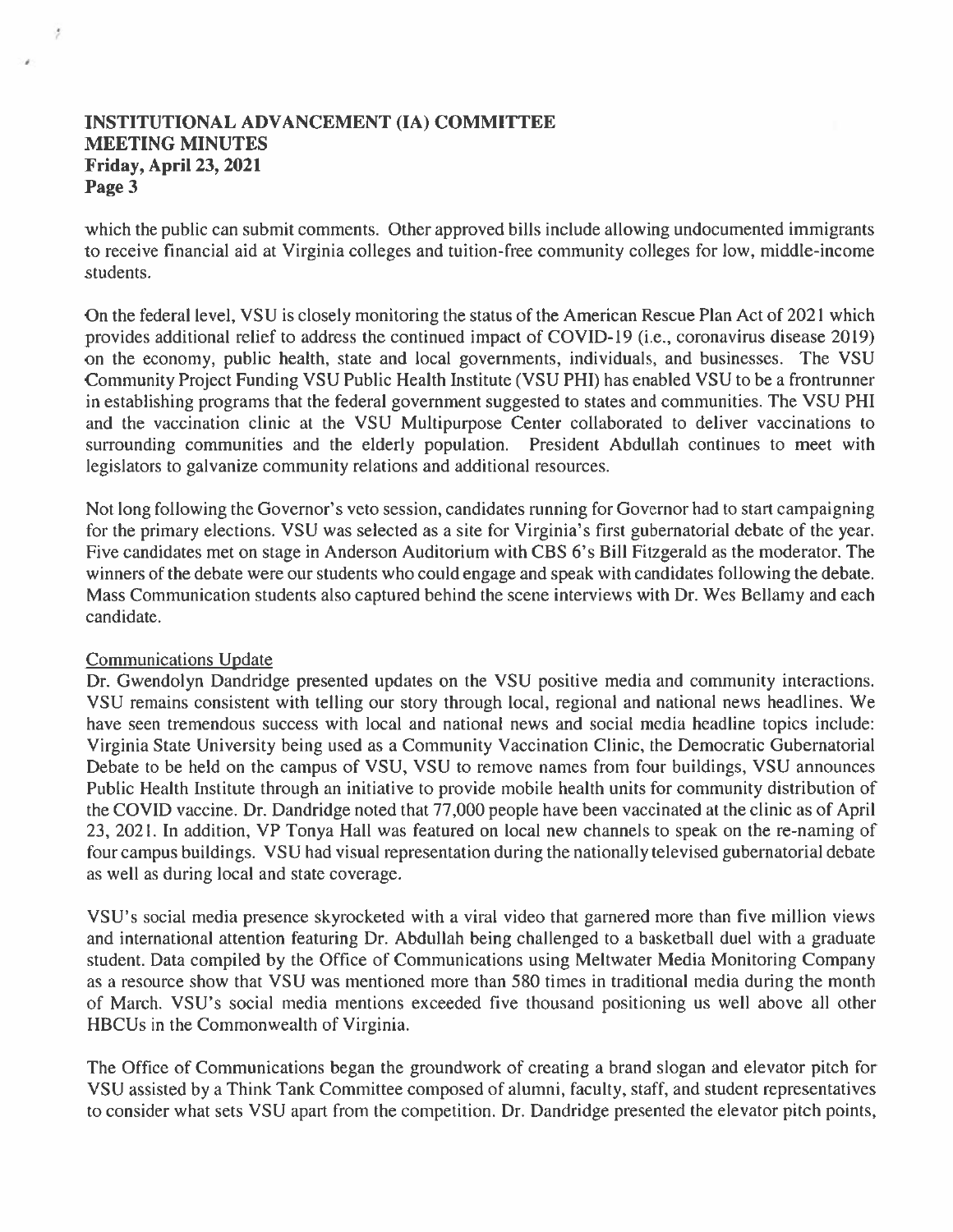ideas for the brand slogan, and replica of the proposed VSU logo redesign. The next steps include presentations to faculty, staff, student representatives, the administration's approval, and a marketing plan.

## Office of Institutional Advancement

Ms. Tonya Hall presented updates from the Office of Institutional Advancement. A recent report from the Lily Family School of Philanthropy suggests a period of "broad philanthropic growth" is on the horizon over the next two years. This growth is nowhere more evident than at Virginia State University, as evidenced by the FY21 dashboard report. Philanthropic support to VSU totals \$3,117,382.77 from 2,424 donors as of April 13, 2021, compared to the fiscal year 2020 year to date of \$2,274,930.50 from 2012 donors. We have seen a 31% increase in giving this year. We welcomed new major gift donors and reflected in the dashboard is a six-figure unsolicited gift we received from a "new friend" of VSU.

Ms. Hall informed the Board that the Office will launch a student giving program with an 1882 challenge to give \$18.82 every year. The goal is to move decimal points each year and after graduation. Relative to the \$30M Mackenzie Scott Fund, the University has identified the focus areas: \$1.5M - Innovation Fund,  $$2M$  – College of Technology & Engineering,  $$14M$  – Investments.  $$12.5M$  is the remaining balance.

Ms. Hall provided a report of the FY21 fundraising activity which established 30 new funds with major gift contributions beginning at \$10K. The Voluntary Support of Education Survey FY 20 shows VSU in top 5 of 40 based on number of donors (10% alumni engagement and giving rate). The pandemic and its disproportionate impact on minority groups coincided with a significant resurgence of civil rights and racial justice discourse. As a result, the Institutional Advancement team is developing a robust pipeline of potential education grant makers such as Bank of America, who have made racial justice a top funding priority.

The Office of Institutional Advancement will implement three fundraising strategies as they approach the end of the 4<sup>th</sup> quarter: All In for State: Day of Giving Campaign (June 17, 2021), Tuition Assistance Spring Mailing, and a targeted mailing to re-engage those donors who have not made their annual gift this fiscal year.

# Report from the VSU Alumni Association (VSUAA)

Mr. Franklin Johnson, President, shared updates from the VSUAA which has welcomed new chapters in Daytona/Jacksonville/Orlando (FL), Delaware, Maryland, New England, and the VSU Alumni Band Chapter. There are 23 in-state chapters, 15 out-of-state chapters, 15 professional chapters for a total of 53. The Alumni Association membership is 1,276 (961 annual members and 297 life member).

Mr. Johnson shared information on the VSUAA assets which include investments, tuition assistance, scholarship funds, and endowments. He also informed the Board about a partnership with Geico where the company will make donations to benefit the VSUAA's events/scholarships and the VSU Athletics Department. Mr. Johnson announced that the VSUAA Alumnae of the Year is Ms. Linette Crenshaw Camp who is a member of the Chesterfield VA Chapter.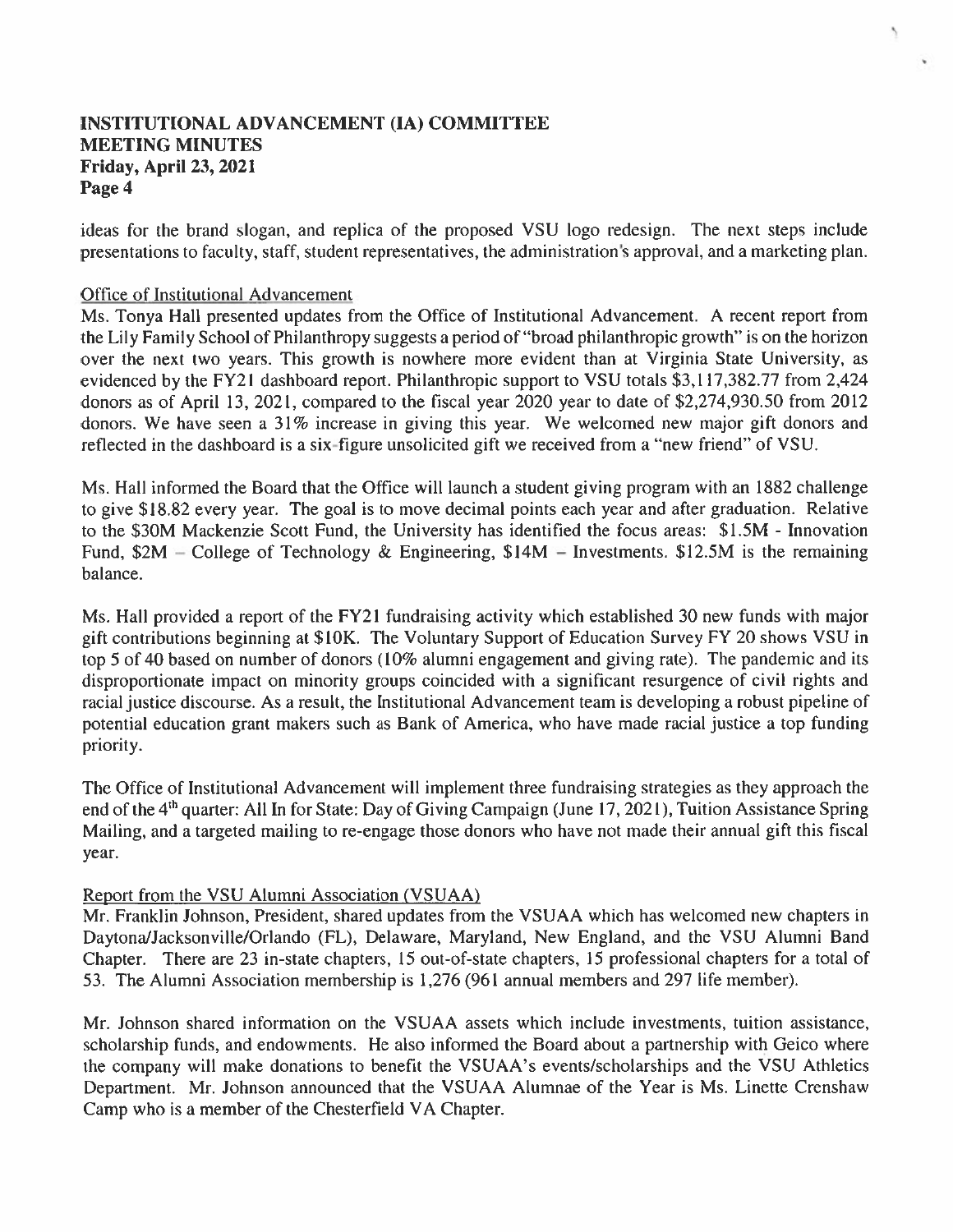## **CLOSED SESSION**

The Committee convene a closed session at 10:41 a.m. pursuant to Section 2.2-3711(A)(1) and 2.2- $3711(A)(11)$  of the Code of Virginia for discussion or consideration of promotion and tenure, sabbatical leave, of specific university employees, and/or honorary degrees and/or special awards, specifically renaming of four campus buildings. The motion called for the presence of President Makola M. Abdullah; Dr. Donald Palm, Provost/Senior VP; Tonya Hall, VP for External Relations; Kevin Davenport, VP for Finance/Administration & CFO; Dr. Annie C. Redd, Board Liaison; Brenda Stith-Finch, Chair, VSU Foundation; Shawri King-Casey, Senior Advisor to President; and Deb Love, Senior Asst. Attorney General to attend the closed meeting because (1) their presence in the closed meeting is deemed necessary; and/or (2) their presence will aid the Board in its consideration of this matter.

The Board re-convened in open session at 11:00 a.m. with a roll call vote that the Committee discussed or considered only those public business matters lawfully exempted from open meeting requirements under the Virginia Freedom of Information Act and only such public business matters as were identified in the motions by which the closed meeting was convened.

## **ACTION ITEMS**

Ms. Hall presented two resolutions for the Committee to consider recommending for approval to the Full Board: The resolution to Confirm Naming the Dominion Energy Summer Bridge Program and the resolution for Renaming of four Campus Buildings. Ms. Hall also requested the Board to acknowledge the 2020-2021 Alumni of the Year, Ms. Linette Crenshaw Camp. The Committee agreed to the request by roll call vote.

Dominion Energy, Inc. continues to invest in the growth of VSU students through philanthropic investments, internships, and employing VSU graduates. In November 2020, Dominion Energy gifted VSU \$2.7 million over six-years in support of the HBCU Promise program with \$650,000 designated toward the naming and the expansion of the College of Engineering & Technology Summer Bridge Program. The sole purpose of the Summer Bridge Program is to prepare incoming freshmen interested in STEM majors with a goal of improving their academic performances in mathematics and science as well as increasing retention and graduation from the college. The motion to recommend approval to the full Board passed by a roll call vote.

The Committee considered the resolution for Renaming the Buildings formerly known as Byrd Hall, Eggleston Hall, Trinkle Hall, and Vawter Hall. The motion to recommend approval to the full Board passed by a roll call vote.

- The building formerly known as Vawter Hall renamed Lula Johnson Hall. Ms. Johnson was the first Black female VSU graduate,
- The building formerly known as Eggleston Hall renamed Lucretia Campbell Hall. Ms. Campbell was the first Black female VSU faculty member,
- The building formerly known as Trinkle Hall renamed Johnnella Jackson Hall. Ms. Jackson wrote the music for the VSU Alma Mater,
- The building formerly known as Byrd Hall renamed Otelia Howard Hall. Ms. Howard taught English and served as the advisor for the third attempt to have a student newspaper,